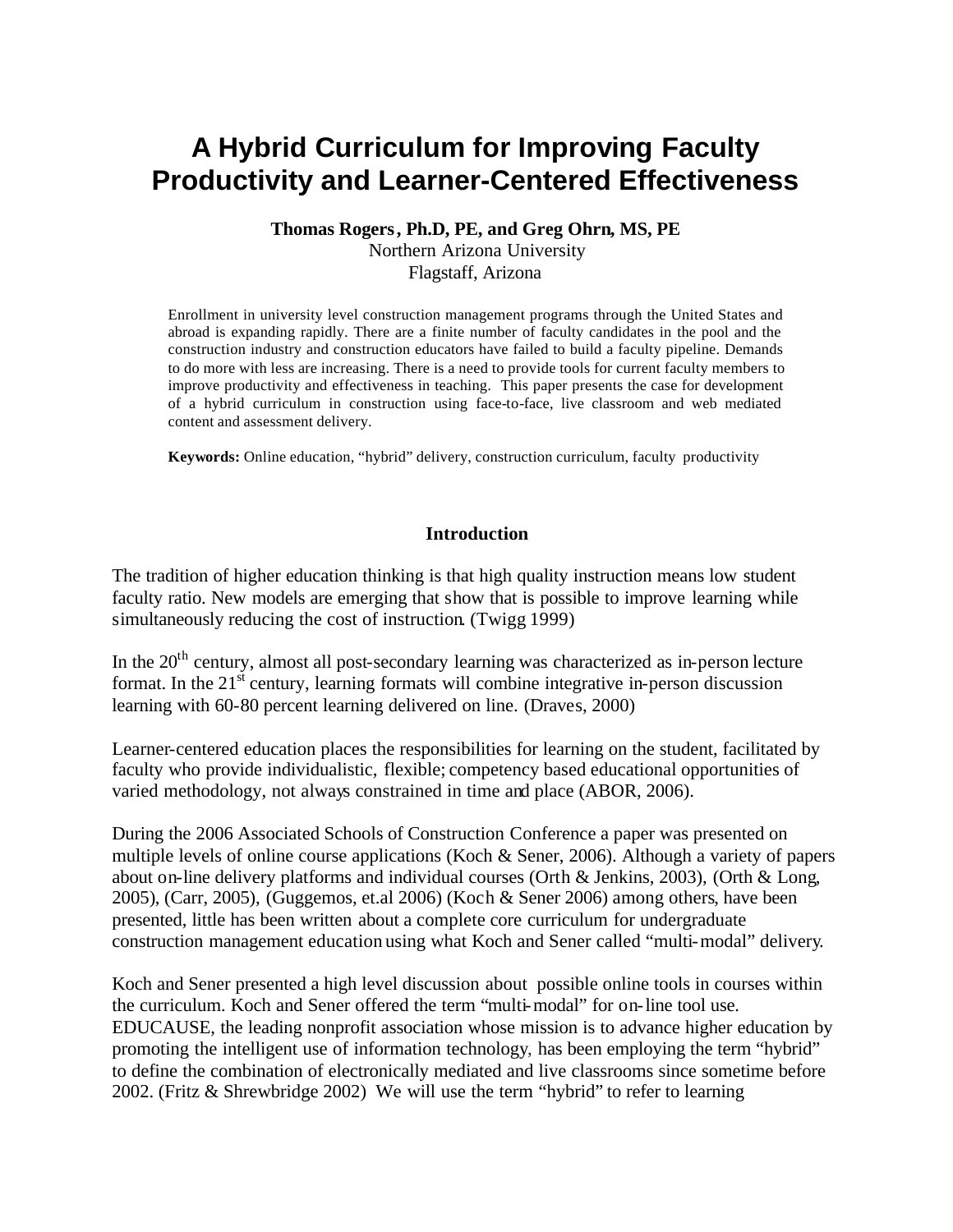environments that combine live lecture, and hands-on laboratories with asynchronous or synchronous web (on-line) mediated curriculum content and learning assessment.

The virtual on-line learning environment requires students to obtain skills other than the skills required for traditional classrooms. Without the live interaction in a classroom, distance learners must be able to process written materials and texts at least as efficiently as they process lecture and discussion. Further, they must be able to make "connections between new and existing knowledge" in their own. (Lindsay 2004)

In "hybrid" learning environments faculty may choose to put some or all of the content and readings on line, some or all of the assessments on-line, some or all of the discussions, chats and correspondence on line, and some or all of assignments on-line.

According to Bransford (1999), the term "learner-centered" is used to "refer to environments that pay careful attention to the knowledge, skills, attitudes and beliefs the learners bring to the educational setting".

One of the key elements of "learner-centered" teaching is placing the responsibility for learning on the student, facilitated by faculty in flexible, competency based educational opportunities of various methodologies, unconstrained by space and time (Chickering, 1991).

Good learner-centered teaching practice:

- Encourages student-faculty contact
- Encourages cooperation among students
- Encourages active learning
- Gives prompt feedback
- Emphasizes time on task
- Communicates high expectations
- Respects diverse talents and ways of learning (ABOR 2006)

## **Case Study Background**

Typical, construction management students are visual and graphical problems solvers, they are critical thinkers rather than analytical thinkers, they are information technology (IT) sophisticated, and adapt well to the use of new technologies. Construction management students "tend to be very practical individuals" (Cairns, 2005).

Successful construction managers are team/group, action-oriented and construction management instruction fosters enhancement of these characteristic in our students through classroom, laboratory, public service, internships and extra curricular activities.

The construction management program at Northern Arizona University evolved from an industrial supervision and vocational education programs of the 1970's. The vocational education method, of that time, was to engage students in active learning with classroom lectures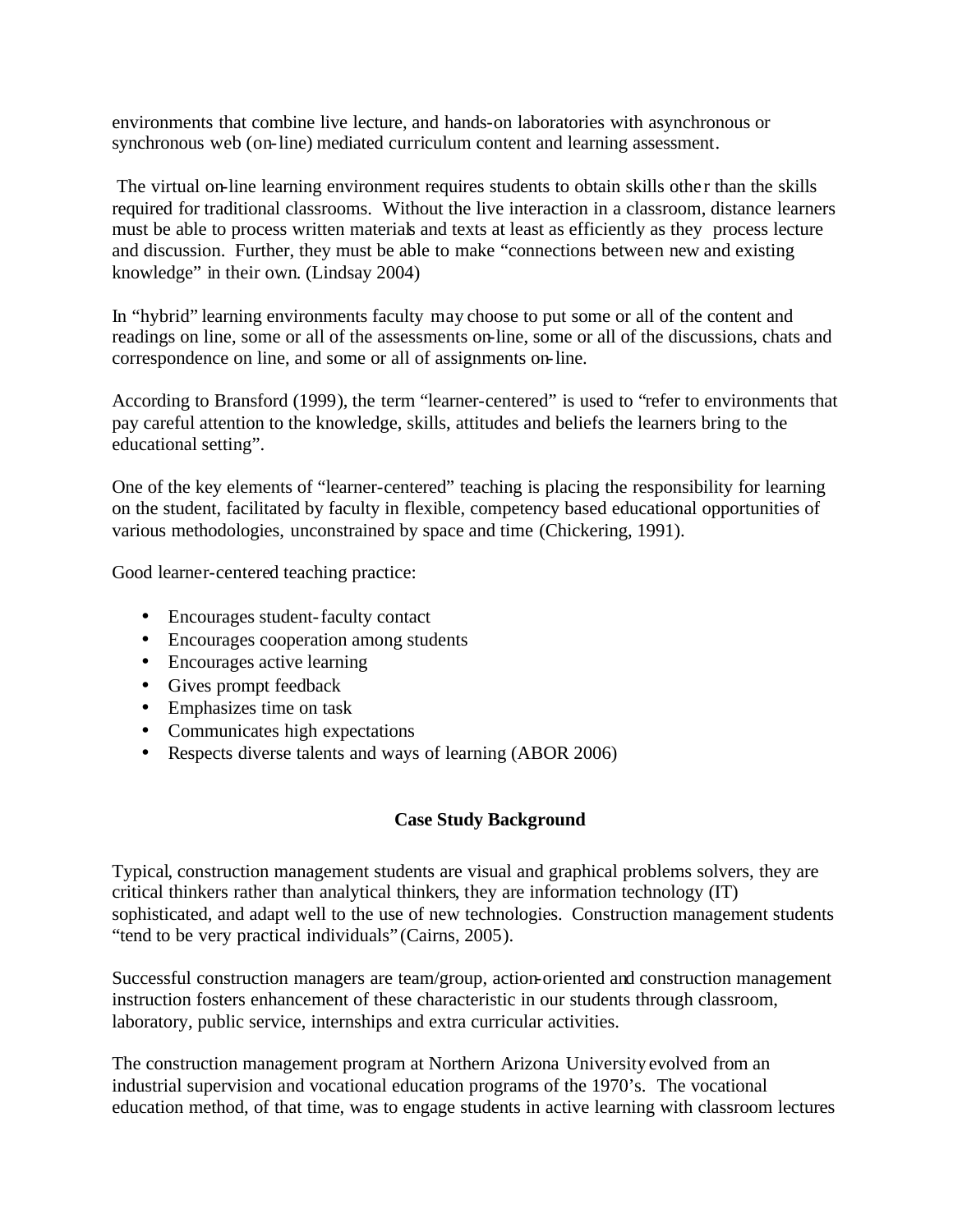tied immediately, in time and space, to laboratory practice. Many of the vocational education teaching and learning techniques survived the transition to the professional construction management program.

In addition to the university core curriculum, construction management students take courses in business, management, mathematics and science. The required major curriculum consists of nineteen individual courses. (Eight of theses courses include laboratory experiences).

The construction management program at Northern Arizona University is ACCE accredited and currently serves approximately 200 active majors. As part of the strategic plan growth to 275- 300 active majors (without any additional faculty) is expected by the year 2009. Currently, seven full time undergraduate teaching faculty members and one part time laboratory manager/instructor provide the core construction management instruction at Northern Arizona University. The undergraduate construction management faculty members are among the most productive student credit hour producers at Northern Arizona University.

In addition to an on-campus undergraduate construction management program, the department serves approximately 85 on-line distance-only graduate students in construction engineering management, and project management. Distance graduate enrollment is expected to grow to 200 within the next three to five years. The number of part time graduate faculty changes to meet demand.

During the academic year of 2004, the construction management faculty committed to build a web mediated component for each of the nineteen courses in the construction management core. Two of the major core courses had previously been converted to a "hybrid" model.

# **Why "Hybridize"?**

At a time when industry demands more construction management graduates, the pool of potential construction educators is being stressed. University construction management programs must find ways to increase faculty productivity and effectiveness without over stretching the potential of our existing educational work force. Highly successful and productive on-line graduate programs have demonstrated the viability of increasing productivity and effectiveness through on-line teaching. However, undergraduate faculty are unanimously concerned about the "outside the classroom" teaching and learning that is a significant part of undergraduate professional construction management degree programs.

Faculty needed to reach consensus on an approach that blends the best of live teaching, hands-on experiences and e-learning. Faculty commitment to curriculum "hybridization" was expected to result in the following outcomes:

- Increased productivity through reducing non-teaching and administrative work of faculty.
- Improved student learning through enhanced communication and rich content delivery for students.
- Increase student-faculty contact time for quality teaching and learning opportunities both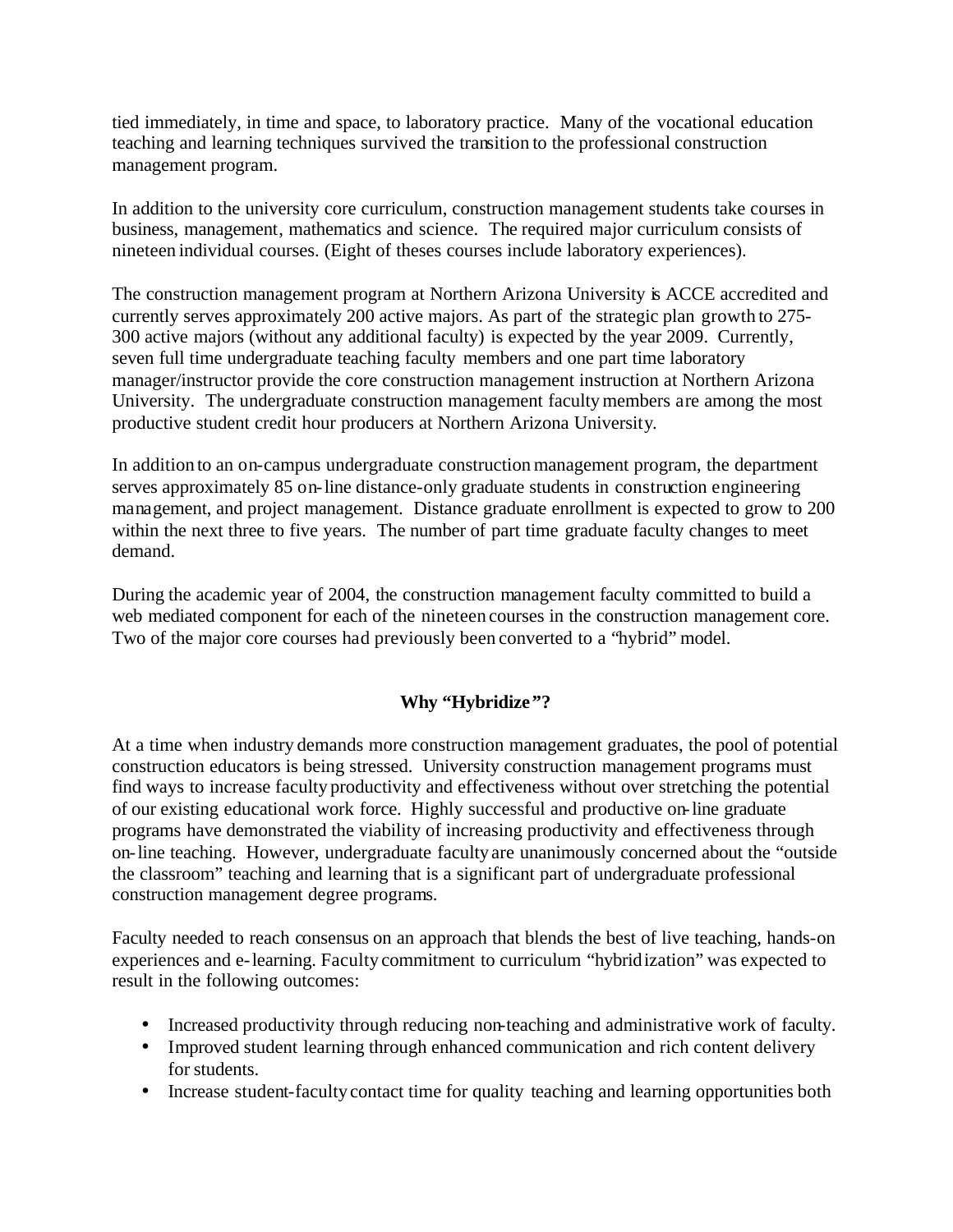inside and outside the classroom, by freeing up faculty time from menial and administrative tasks.

• Enrich and deepen course content thereby enhancing individual student's university learning experiences.

# **"Hybridization" of the Curriculum**

During the academic years 2004 and 2005 more than 50% of the construction curriculum was "hybridized" to some extend, with one core required course completely web-mediated with no live in-class component. Starting with the academic year 2006, all Northern Arizona University courses were brought into a "hybridized" environment in the WebCT Vista platform. (In 2006 Blackboard acquired WebCT).

Each Northern Arizona University course is assigned a WebCT Vista shell. Upon registering for a class, every student is directed to the shell through a variety of electronic media. Once in the shell, students are provided with on line tutoring in the use of WebCT Vista and provided with other on-line learning resources.

In order to stimulate interest in creating e-content, faculty members are offered a stipend for attending WebCT Vista training sessions, that are taught in a "live" classroom setting. On-line training and workshops for the WebCT Vista platform were also available. All university teaching faculty are allowed to "exempt" themselves from the web "hybrid" environment, but they are strongly encouraged at a minimum, to post the course syllabus on-line. Administrators believe that student demand for more on-line activities and opportunities will drive the university-wide "hybridization" process (e-learning, 2006).

Construction management faculty have voluntarily elected to provide e-content and use tools beyond Northern Arizona University minimum expectations and "hybridization" curriculum at a variety of levels. For posting to the class shell, the consensus expectations for construction management faculty are:

- Syllabus
- Assignment schedules
- Grade book
- Internal class email.

Many of the construction management on-line shells now include:

- Asynchronous discussion boards
- Frequently asked question postings
	- o Answer banks
- Course content
	- o Cognitive learning opportunities
	- o Power points
	- o Graphic presentation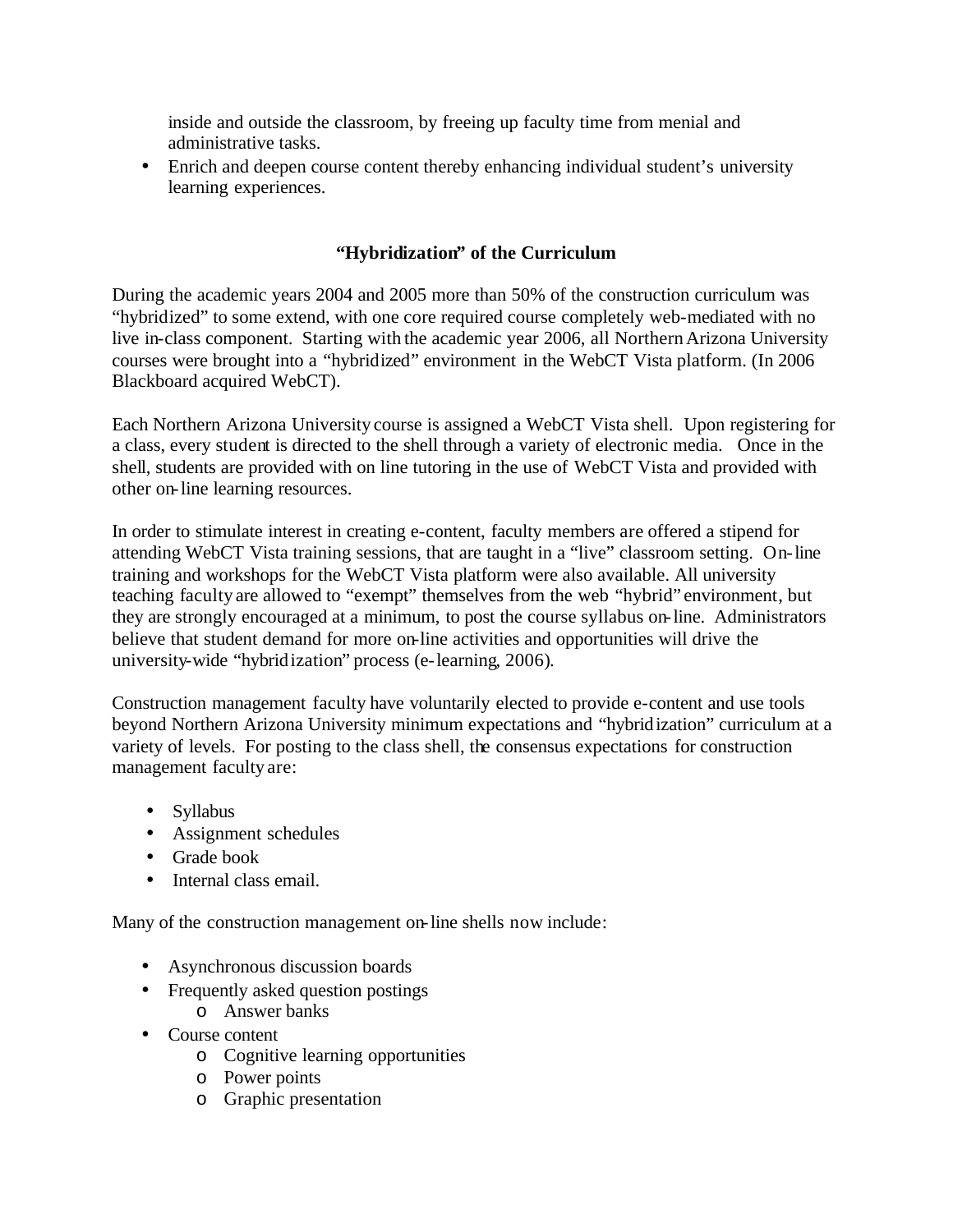- Post and pre lecture note posting
- On-line readings (html and pdf's)
- Outside web site directs
- Commercial sites: Click Safety, Crane Safety Bureau
- Asynchronous lectures
- Learning assessments
- Quizzes and Exams
- Assignments
- Student work peer-to-peer review
- Course log books
	- o Electronic or handwritten

A full review of potential on-line e-content and tools includes, but is not limited to the following:

- Asynchronous discussion boards
- Live chat rooms
	- o Teleconferencing,
	- o Elluminate
- Frequently asked question postings
	- o Answer banks
- Course content
	- o Cognitive learning opportunities
	- o Power points
	- o Visualization programs
	- o Graphic presentation
- Simulations, gaming
- Post and pre lecture note posting
- On-line readings (html and pdf's)
- Electronic Library reserved readings (E-reserves)
- Outside web site directs
- Commercial sites: Click Safety, Crane Safety Bureau
- Audio lectures
- Podcasting
- Video streaming
- Live lectures
- Asynchronous lecture
- Non-lecture video
- White boards
- Learning assessments
- Non-graded testing
- Quizzes and Exams
	- o Individualized examinations
- Assignments
	- o Individualized assignments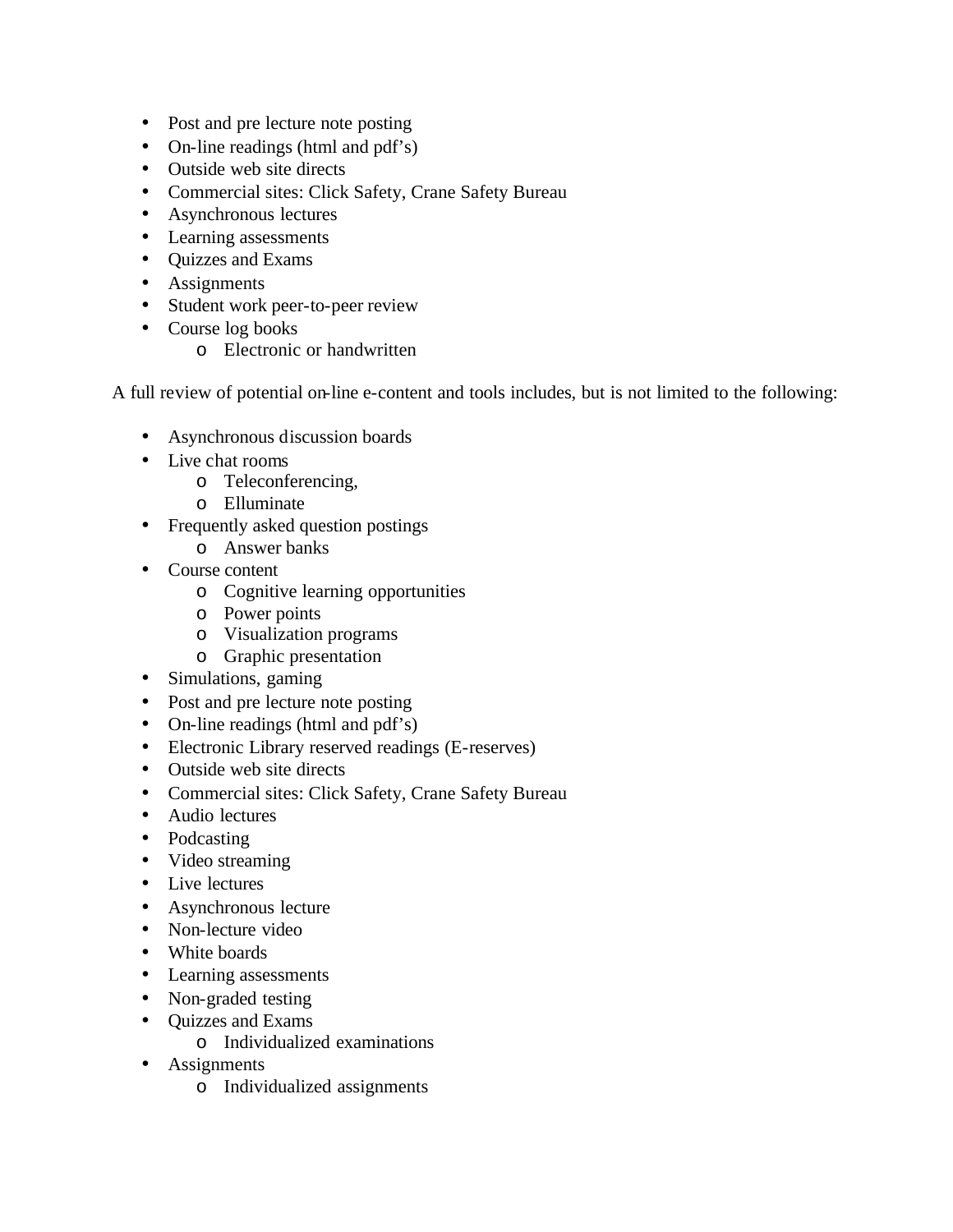- Student work peer-to-peer review
- Course log books
	- o Electronic or handwritten

Although the construction management faculty members are not required to engage in the "hybridization" process, they have voluntarily made increased efforts, each semester, to add web content and/or improve delivery of "hybrid" content. Not every faculty member will require, nor will every course requires, or justify, a full complement of on-line "hybrid" teaching and learning activities.

According to Lindsay (2004), "face-to-face contact will continue in a 'hybrid' course, it important to design and monitor the online communications to ensure that they are effective and productive".

## **How does "hybridization" lead to faculty productivity improvement and learner-centered teaching effectiveness?**

Research in learner-centered teaching tells us we should:

- Encourage student-faculty contact.
- Encourage cooperation among students.
- Encourage active learning.
- Gives prompt feedback.
- Emphasize time on task.
- Communicate high expectations.
- Respect diverse talents and ways of learning. (ABOR, 2006)

"Hybrid" course delivery can be used to encourage student-faculty contact in a variety of useful and productive ways. With work-shifting and "anytime-anywhere" access, faculty can provide "virtual" extended office hours for question and answers. While students often expect instant message responses, they can be encouraged to respect faculty time while still having rapid response to learning questions. Productive teaching time can be increased by reducing administrative actions. Students can be expected to use on-line student grade books to reduce or eliminate drop-ins or emails. Using Frequently Asked Questions (FAQ's) can avoid repetitive interruptions for simple recurrent problems. By reducing or eliminating recurrent tasks or questions, faculty can free up time for more quality student interactions. Online virtual space may serve as information centers or repositories. Students who loose paper copies always access to course materials. In a fully "hybridized" environment it is possible to forgo paper copies for students and use the electronic content versions of text as the course backbone. An added benefit of "hybridization" is that by allowing students to ask questions or enter discussions outside of the live class environment; thoughtful, shy, or unprepared students are encouraged to actively engaged at a time and place of their desire, not the teacher's desire.

"Hybrid" course delivery can be used to encourage co-operation among students. Using student, or peer led, discussion boards can increase the opportunities for collaborative learning while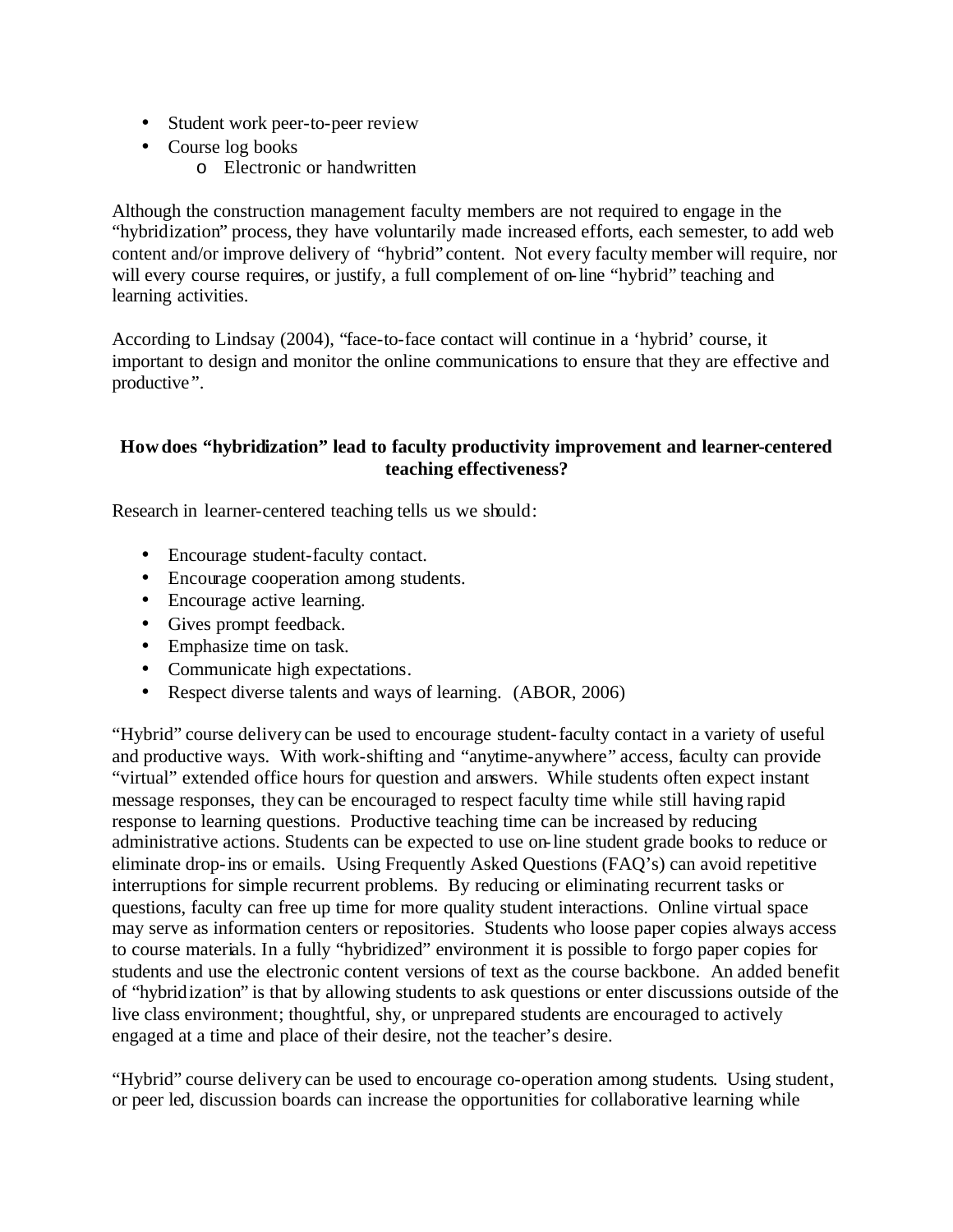reducing or reassigning faculty time on discussion leading during live lectures. Collaborative learning is an instruction method in which students work in groups toward a common academic goal. Although more difficult to accomplish in a web environment than in a live classroom setting it is possible to engage students in collaborative learning in spatially disperse and asynchronous environments.

We expected to observe no significant difference in increasing the professional knowledge and competence, and in evaluation of collaborative experience, among students who participated in small group collaborative learning, whether the groups met face-to-face or online…Online students, however, appeared to be more efficient in working together. (Francescato, 2006)

"Hybrid" course delivery provides a variety of effective ways to encourage active learning among students. They must read, write, discuss, or be engaged in solving problems. Most important, to be actively involved, students must engage in such higher-order thinking tasks as analysis, synthesis, and evaluation. Within this context, it is proposed that strategies promoting active learning be defined as instructional activities involving students in doing things and thinking about what they are doing. (Bonwell, 1991)

Visual-based instruction encourages interactive techniques. Other active role learning methodologies such as simulation, gaming, (Mead, 2005) and role playing can be used. A literature search on alternatives to traditional classroom lectures will provide a wide variety of suggestions on active learning that can be delivered on-line.

"Hybrid" course delivery provides an effective method for prompt feedback. With on-line quiz software proliferating (A Google search of on-line quiz software will net in excess of five million hits) it is possible, even suggested, that test and quiz writing can be customized for the individual learner. Immediate or contemporaneous feedback in on-line quizzes and test are possible. A variety of methods can be employed to reduce the inevitable temptation to cheat. The simplest of "hybrid" tools, on-line grade books, allows students to receive feedback as soon as the teacher has completed grading. Often days in advance of the next live class or live studentfaculty interface.

"Hybrid" courses can be built to emphasize time on task. Many of the web course mediation platforms include sophisticated student tracking systems, allowing faculty to monitor time on task of individuals and of the entire class. By focusing on areas where time on task seems out of the expected norm, faculty can add or subtract live lecture/classroom work to supplement student learning. Cognition is defined as the process or faculty of knowing. I see, I connect what I see to what I know, and I learn. On-line mediation of cognitive learning is the most easily demonstrated and the most easily tracked. For example, if an instructor wanted each student to be able to identify a series of different types of architectural columns, these columns would be shown on-line in a variety of graphic or visual presentations, with captions (audio or written). The student would stay on task till they had "learned" to differentiate and identify those columns in similar but different graphic or visual representations. The web course mediation platform would then measure the students learning through on-line testing. As expected, the amount of time it takes to for an individual to acquire some desired cognitive knowledge will vary, and is recorded by the mediation platform for faculty review. In a live class this same activity is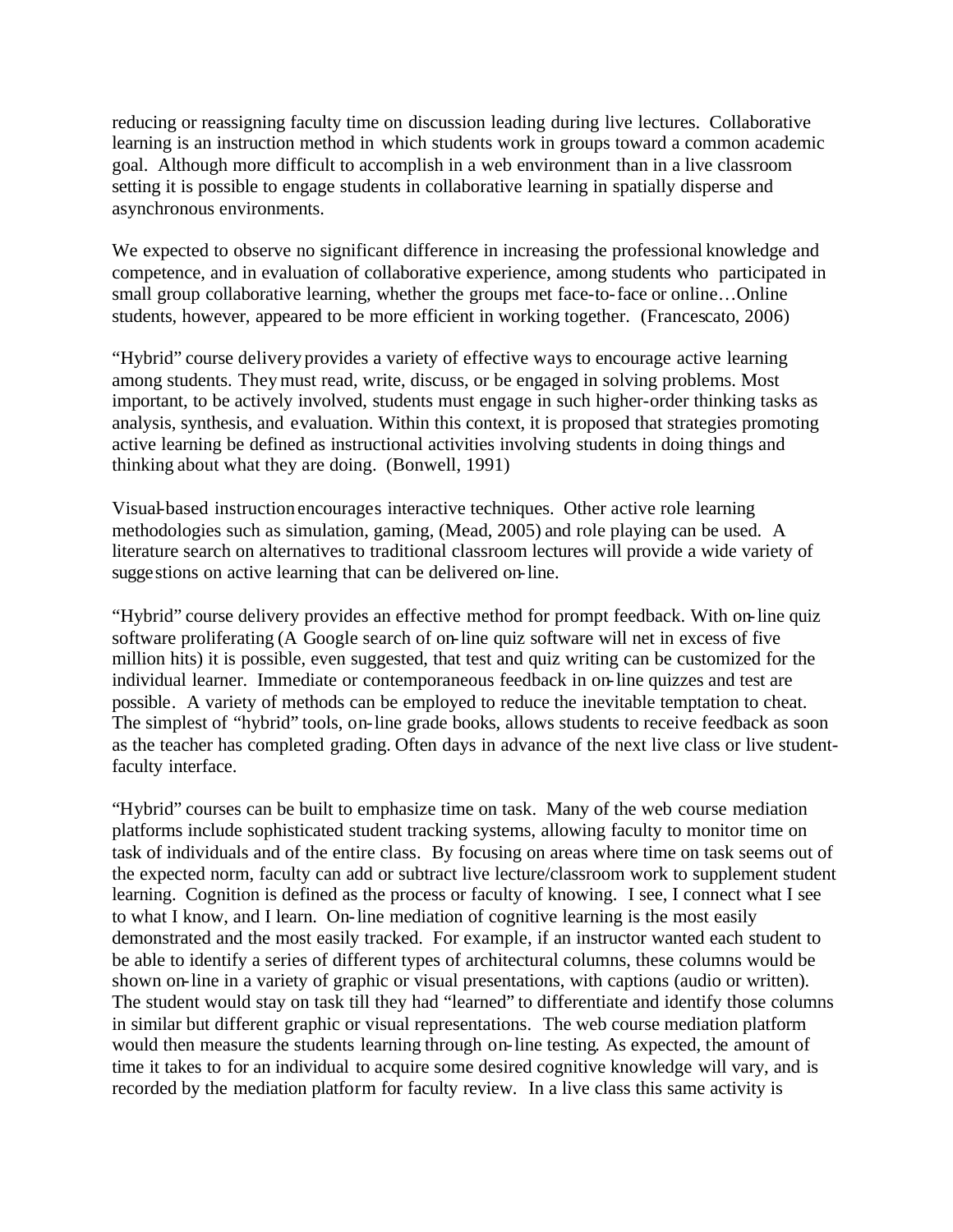targeted to the teacher's expectation of an average student's cognition capacity and a fiftyminute class. Both of which are artificial constructs. Testing and feedback on learning are not likely to be immediate. In live class environment the time on task is defined by the teacher, not by the learners.

"Hybrid" teaching can communicate high expectations through high quality platforms and content. In western culture, long accustomed to splitting and dividing all things as a means of control, it is sometimes a bit of a shock to be reminded that, in operational and practical fact, the medium is the message.

This is merely to say that the personal and social consequences of any medium - that is, of any extension of ourselves - result from the new scale that is introduced into our affairs by each extension of ourselves, or by any new technology. (McLuhan, 1964, p. 7)

In the way that one expects esteem purchases to be highly priced, "hybrid" delivery must establish an esteem value in the learner's perception. It is not only necessary to say we have high expectations, we must show that we have high expectations, and high expectations require a high price. For students this high price is often deemed to be time on task and learning outcome. " I have worked hard and I have learned a lot". In this regard "hybridization" of the learning environment has an added cost element; however this cost can be overcome by establishing esteem-value of the product.

"Hybrid" course delivery must respect diverse talents and ways of learning of the students. Given the time and opportunity, most traditional lecture-style teachers would like to actively engage all of their students. However, students do learn in different ways, and at different time. Teachers do not always connect with all students. By applying good learner-centered teaching practice and providing multiple learning paths for students, faculty using "hybrid" delivery can demonstrate respect of the diversity of student talents. On an anecdotal basis, we have noticed in our graduate level on-line classes that Native Americans are much more likely to enter discussions and challenge the teacher than they are in the corresponding live-lecture classes.

## **How are we doing with Hybridization?**

The jury is still out.

Faculty members have exhibited a mixed bag in hybrid deployment. Some faculty are delivering fully on-line content with minimal class meetings while others are using the minimal approach of syllabus, schedules and grade book. Other faculty are somewhere in the middle with additional on-line content and testing. Of the nineteen courses in our core construction management curriculum, one course is fully on-line, six courses (one with lab) have been highly "hybrid" integrated, eight courses have been taken beyond the minimal requirements to varying degrees, and four courses are using the minimal approach. Of our permanent core faculty two have full embraced "hybridization", one has returned from a full year sabbatical and is making progress and one reluctantly acknowledges that the minimal approach does reduce his tedious administrative tasks and reduces printing costs.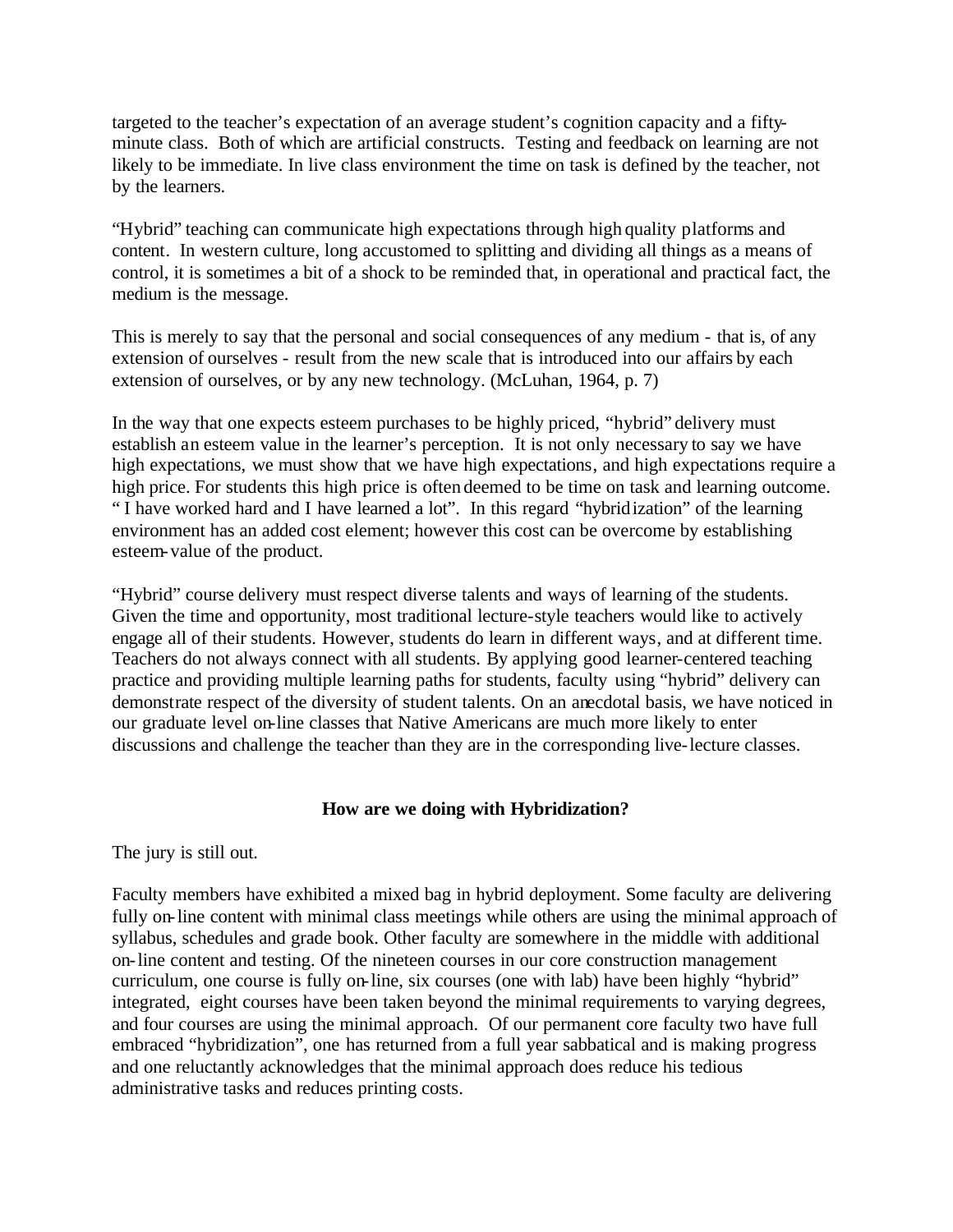Because two faculty members are new to us this year, one is a novice and one new to full-time teaching, and a third faculty member is retiring this year, we were unable to bring a full effort to the hybridization process. We will be making three new hires this academic year and expect that "technology literacy" and "openness to new ideas" will be significant factors in our hiring process.

Initial evaluation of student surveys indicates that once students understand the faculty's motivation and strategy they seem to embrace the use of "hybrid" copurse delivery. These initial studies are supported by other research. Studies have shown that students believe the "hybrid" approach improves communication and interaction, both between students and between the students and instructors. For example, one study showed 66% of the students saw a marked improvement in interaction while 27% felt that communication was the same. Another survey showed that 90% of students in a "hybrid" course felt they learned as much or more than in a traditional course. A high school even introduced "hybrid" courses and found it helped lower their drop-out rates (Lindsay 2004). Anecdotally, students appear to accept on-line, asynchronous work as part of their natural lives. On-line discussions boards have spilled over into live discussion in and outside of class. Students have reported that taking routine quizzes and submitting assignments on-line fits their busy life style and also allows for more active learning in the classroom with out non-learning busy work.

Full acceptance of a "hybrid" curriculum by the construction management faculty at Northern Arizona University has been less than universal. Even with consensus, and agreed to guidelines, individual faculty have had difficulty finding time to evaluate and implement the full suite of online teaching and learning tools. However as each new tool is adopted, faculty are able to assign more time to focus on e-content enrichment and in direct student contact. Reluctant faculty are observing and adapting on an individual basis and the process is moving forward. The construction management faculty report that using web mediated tools does encourage student-faculty contact, for significant teaching and learning opportunities rather than for routine administrative duties. Students now come to office hours mainly for learning and career counseling rather than checking on the status of assignments, and grades.

Construction management students report that on-line asynchronous and real time chat rooms encourage cooperation among students. Students feel comfortable with IT as media for communication, and active communication encourages cooperation among students.

Construction management students and faculty report that on-line simulations and role playing encourages active learning. By providing interactive as well as self-directed learning opportunities active learning may occur when and where students focus. Rather than passively listening to a live lecture, students are able to speed up, slow down, or detour the activity to maximize their individual learning.

A twenty-four hour, world-wide feedback mechanism is available in most on-line learning environments. Faculty and students report that on-line learning assessments such as quizzes and skill review with immediate feedback are important, and that availability to grades and assignment when and where they desire it is provides the prompt feedback necessary for a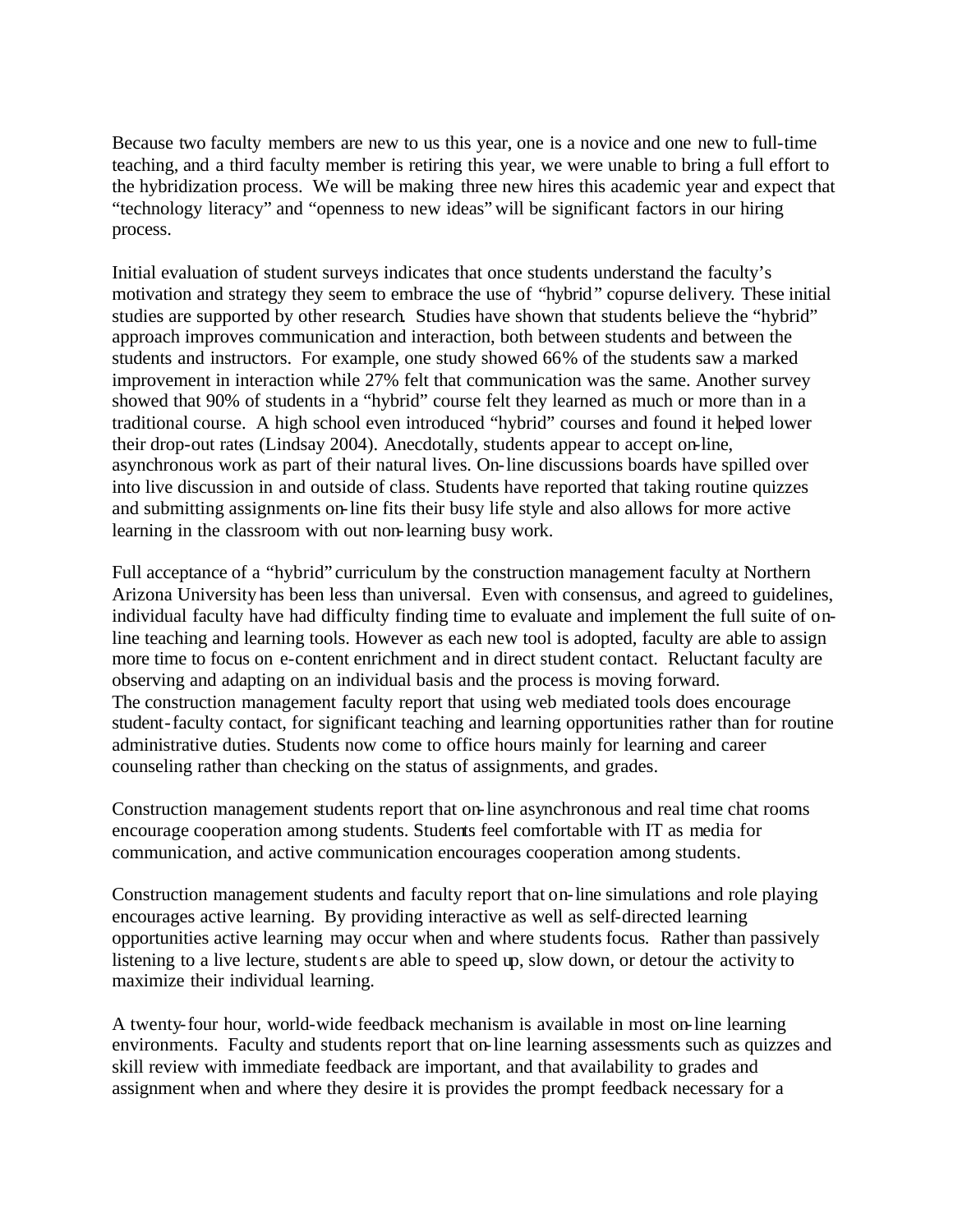learner centered environment.

The construction management faculty report that, "hybrid" delivery emphasizes time on task rather than time at task such as passively sitting in a class. The WebCT Vista platform provides measurement tools for individual students and groups of students in on-task activity. Variations in students and student groups can be viewed and curriculum adaptations rapidly made. For example if the time on task for a specific learning module far exceeds the plan, faculty are alerted to review the specifics of the problem, or if the time on task to skill mastery is rapid, the faculty can add content to the class curriculum. Students focus until they learn, analyze or synthesize the subject matter, and then move on. Student time is freed up to other related learning or more in depth learning.

The construction management faculty can communicate high expectations, through first class econtent and actively supervised discussion boards. High quality e-content requires a significant up-front investment from faculty. However, once the content is on-line, it needs no more nor less upkeep that a well delivered live lecture class.

When used properly, students report that "hybrid" courses respect diverse talents and ways of learning of students. This is an area where the construction management faculty at Northern Arizona University lack adequate knowledge and skills, and tit has been identified as an are of investigation for faculty. Many college students juggle family, school and work and find the freedom of time shifting work to meet their desires very helpful. A well developed hybrid curriculum also provides similar content and context in a variety of ways, again respecting the fact that students learn in individual ways, often quite differently than the teacher desires.

## **Conclusions and Recommendations**

University construction education is at a cross roads, faculty members are aging, industry demand for front line managers and leaders is increasing, wages for construction professionals are rising rapidly, while academic salaries and resources for university instruction have stagnated or declined. Hybridization of curriculum is here and it is real. "Hybridization" offers an opportunity for increased productivity and increased effectiveness at a time when teaching resources are under great stress. If construction educators fail to react to increasing demand for graduates by increasing productivity and effectiveness, the free marketplace will adapt. At least one national "technical/trade" college is planning a nationally delivered "construction management" curriculum.

"Adaptation is an organism's or an organization's ability to alter its internal rules of operation in response to external stimuli." (Highsmith, 1999)

"Hybridization" of curriculum provides us with the opportunity to combine what works best in live classroom interactions, with what works best in on-line cognitive learning and assessment. By adopting those tools that work well with their individual teaching styles, construction educators can become more efficient and effective.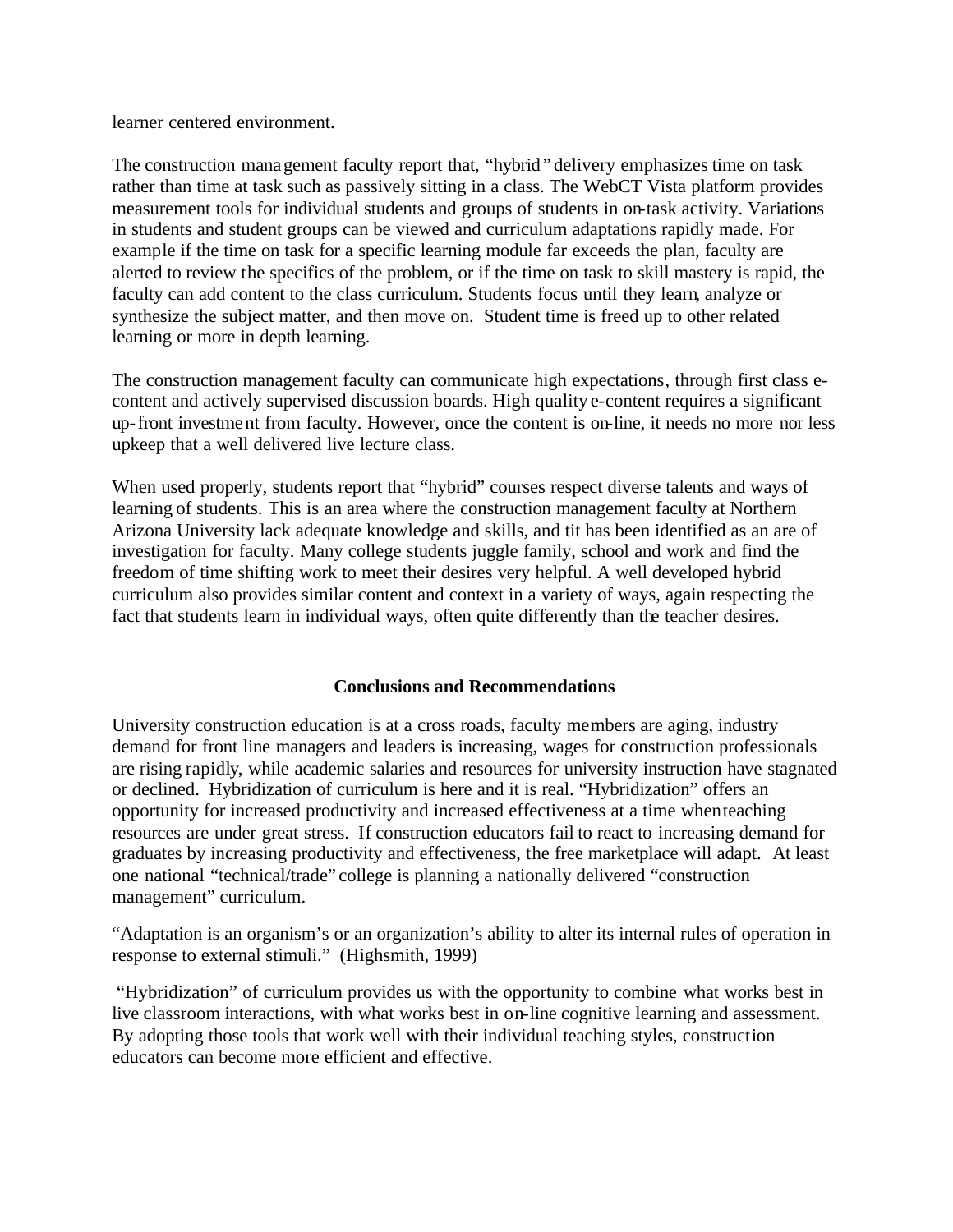Although the following statement may be a creation of how we teach, rather than to whom we teach: as a group, construction management students have been observed to show certain learning type characteristics. The authors recommend more study of how and why construction management students learn. The authors believe this knowledge will help construction educators determine which "hybrid" tools have the greatest potential. While EDUCAUSE is involved in general e-learning investigation, the authors believe specific studies of why and how construction management students learn is an area ripe for directed investigation.

### **References**

ABOR, (2006) *Learner Centered Education in the Arizona System General Questions* [WWW Document] URL http://www.abor.asu.edu/4\_special\_programs/lce/general\_faq.htm

Bransford, John D. and Brown, Ann L and Cocking, Rodney R. (eds.) (199), How people learn: Brain, Mind, Experience, and School. *The National Academies Press*, Washington DC. [WWW Document] URL http://books.nap.edu/html/howpeople1/ch6.html

Bonwell, Charles C. and James A. Eison (September 1991) Active Learning: Creating Excitement in the Classroom September Active Learning: Creating Excitement in the Classroom. *Educational Resources Information Center Digest.* ERIC Clearinghouse on Higher Education, Washington, D.C.; George Washington Univ., Washington, D.C.

Cairns, David W. (2006) Developing a Laboratory for a Soils and Foundations Course in a Construction Management Program, *International Proceedings of the 42nd Annual Conference of the Associated Schools of Construction,* Colorado State University, Fort Collins Colorado, April 20-22, 2006

Carr, Jim K.Online Delivery of Materials and Methods Courses *ASC Proceedings of the 41st Annual Conference,* University of Cincinnati - Cincinnati, Ohio, April 6 - 9, 2005

Chickering Arthur W. and. Gamson Zelda F (eds), (1991) *New Directions for Teaching and Learning, Applying the Seven Principles for Good Practice in Undergraduate Education*, Jossey-Bass, San Francisco.

Draves, William A. (2000) *Teaching Online*, River Falls, WI: LERN Books

e-learning center, Northern Arizona University, Center for Technology Enhanced Learning [WWW Document] URL http://www2.nau.edu/~delearn/resources/effective\_practices/course\_development/faqs/index.php

Francescato, Donata, and Porcelli, Rita et. al. (2006). Evaluation of the efficacy of collaborative learning in face-to-face and computer-supported university contexts, *Computers in Human Behavior, Volume 22, Issue 2* March 2006, Pages 163-176